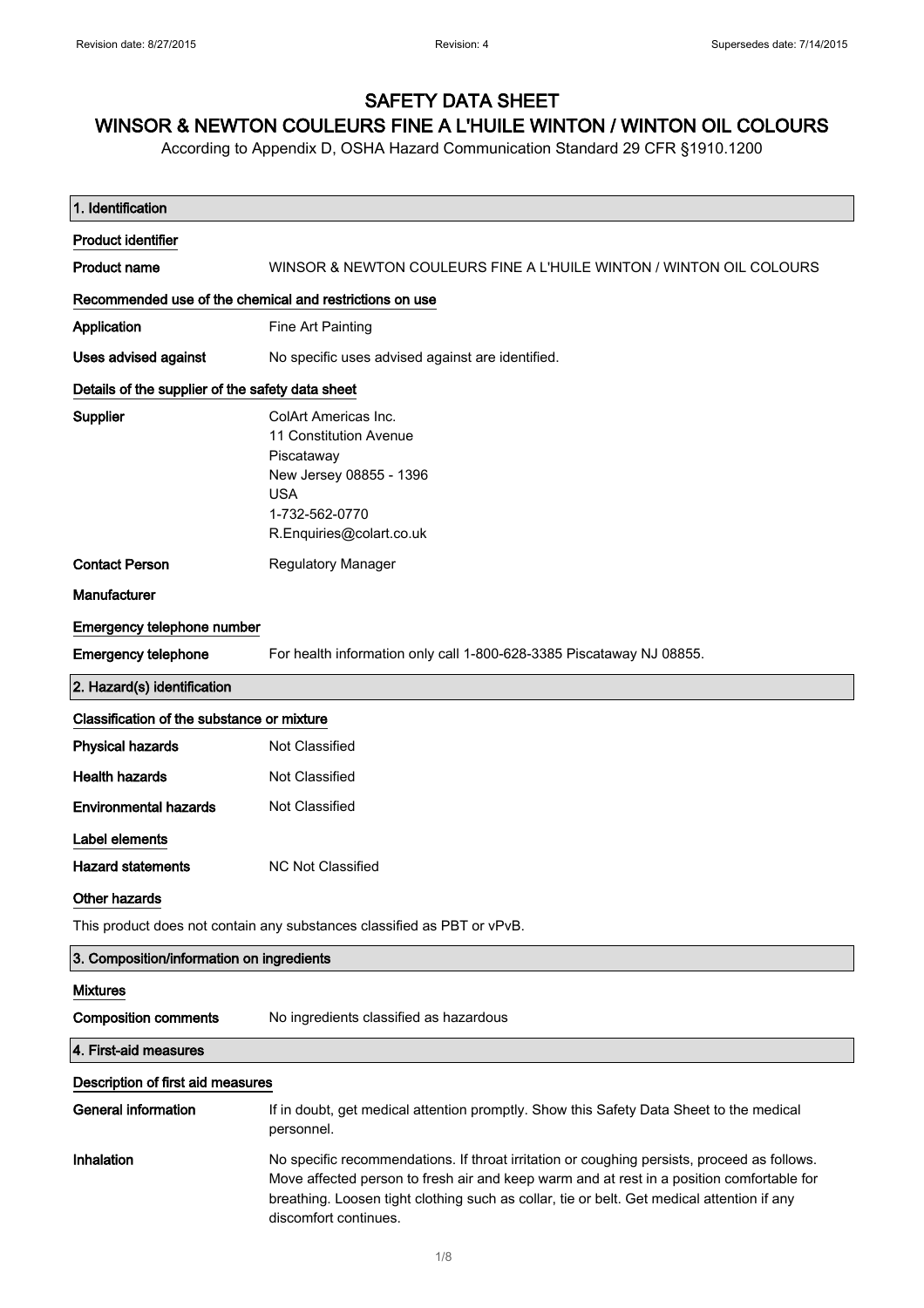| Ingestion                                                           | No specific recommendations. If throat irritation or coughing persists, proceed as follows.<br>Rinse mouth. Get medical attention if any discomfort continues.                                                                                                                                                                                                             |
|---------------------------------------------------------------------|----------------------------------------------------------------------------------------------------------------------------------------------------------------------------------------------------------------------------------------------------------------------------------------------------------------------------------------------------------------------------|
| <b>Skin Contact</b>                                                 | No specific recommendations. Rinse with water. Get medical attention if any discomfort<br>continues.                                                                                                                                                                                                                                                                       |
| Eye contact                                                         | Rinse with water. Get medical attention if any discomfort continues.                                                                                                                                                                                                                                                                                                       |
| <b>Protection of first aiders</b>                                   | Use protective equipment appropriate for surrounding materials.                                                                                                                                                                                                                                                                                                            |
|                                                                     | Most important symptoms and effects, both acute and delayed                                                                                                                                                                                                                                                                                                                |
| <b>General information</b>                                          | The severity of the symptoms described will vary dependent on the concentration and the<br>length of exposure.                                                                                                                                                                                                                                                             |
| Inhalation                                                          | No specific symptoms known. Spray/mists may cause respiratory tract irritation.                                                                                                                                                                                                                                                                                            |
| Ingestion                                                           | No specific symptoms known. May cause discomfort if swallowed.                                                                                                                                                                                                                                                                                                             |
| <b>Skin contact</b>                                                 | No specific symptoms known. May cause discomfort.                                                                                                                                                                                                                                                                                                                          |
| Eye contact                                                         | No specific symptoms known. May be slightly irritating to eyes.                                                                                                                                                                                                                                                                                                            |
|                                                                     | Indication of immediate medical attention and special treatment needed                                                                                                                                                                                                                                                                                                     |
| Notes for the doctor                                                | Treat symptomatically.                                                                                                                                                                                                                                                                                                                                                     |
| <b>Specific treatments</b>                                          | No special treatment required.                                                                                                                                                                                                                                                                                                                                             |
| 5. Fire-fighting measures                                           |                                                                                                                                                                                                                                                                                                                                                                            |
| <b>Extinguishing media</b>                                          |                                                                                                                                                                                                                                                                                                                                                                            |
| Suitable extinguishing media                                        | The product is not flammable. Extinguish with alcohol-resistant foam, carbon dioxide, dry<br>powder or water fog. Use fire-extinguishing media suitable for the surrounding fire.                                                                                                                                                                                          |
| Unsuitable extinguishing<br>media                                   | Do not use water jet as an extinguisher, as this will spread the fire.                                                                                                                                                                                                                                                                                                     |
| Special hazards arising from the substance or mixture               |                                                                                                                                                                                                                                                                                                                                                                            |
| Specific hazards                                                    | Containers can burst violently or explode when heated, due to excessive pressure build-up.                                                                                                                                                                                                                                                                                 |
| Hazardous combustion<br>products                                    | Thermal decomposition or combustion products may include the following substances:<br>Harmful gases or vapors.                                                                                                                                                                                                                                                             |
| <b>Advice for firefighters</b>                                      |                                                                                                                                                                                                                                                                                                                                                                            |
| Protective actions during<br>firefighting                           | Avoid breathing fire gases or vapors. Evacuate area. Cool containers exposed to heat with<br>water spray and remove them from the fire area if it can be done without risk. Cool containers<br>exposed to flames with water until well after the fire is out. If a leak or spill has not ignited, use<br>water spray to disperse vapors and protect men stopping the leak. |
| Special protective equipment<br>for firefighters                    | Wear positive-pressure self-contained breathing apparatus (SCBA) and appropriate protective<br>clothing. Firefighter's clothing conforming to European standard EN469 (including helmets,<br>protective boots and gloves) will provide a basic level of protection for chemical incidents.                                                                                 |
| 6. Accidental release measures                                      |                                                                                                                                                                                                                                                                                                                                                                            |
| Personal precautions, protective equipment and emergency procedures |                                                                                                                                                                                                                                                                                                                                                                            |
| <b>Personal precautions</b>                                         | No specific recommendations. For personal protection, see Section 8.                                                                                                                                                                                                                                                                                                       |
| <b>Environmental precautions</b>                                    |                                                                                                                                                                                                                                                                                                                                                                            |
|                                                                     |                                                                                                                                                                                                                                                                                                                                                                            |

Environmental precautions Avoid discharge into drains or watercourses or onto the ground.

# Methods and material for containment and cleaning up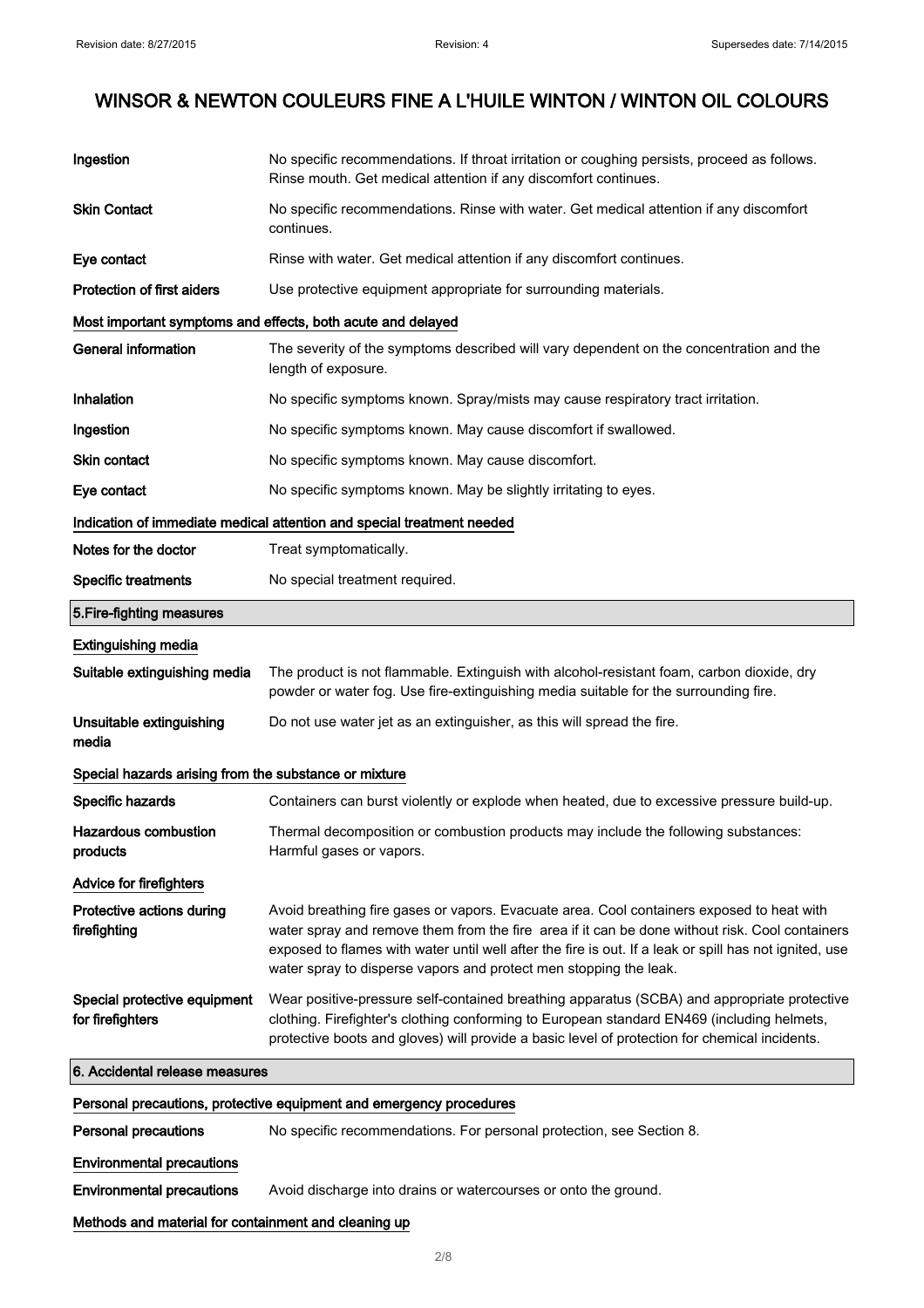| Methods for cleaning up                                         | Reuse or recycle products wherever possible. Absorb spillage to prevent material damage.<br>Flush contaminated area with plenty of water. Wash thoroughly after dealing with a spillage.<br>Dispose of contents/container in accordance with national regulations.                                                                         |
|-----------------------------------------------------------------|--------------------------------------------------------------------------------------------------------------------------------------------------------------------------------------------------------------------------------------------------------------------------------------------------------------------------------------------|
| Reference to other sections                                     | For personal protection, see Section 8.                                                                                                                                                                                                                                                                                                    |
| 7. Handling and storage                                         |                                                                                                                                                                                                                                                                                                                                            |
| Precautions for safe handling                                   |                                                                                                                                                                                                                                                                                                                                            |
| Usage precautions                                               | Read and follow manufacturer's recommendations. Wear protective clothing as described in<br>Section 8 of this safety data sheet. Keep away from food, drink and animal feeding stuffs.<br>Handle all packages and containers carefully to minimize spills. Keep container tightly sealed<br>when not in use. Avoid the formation of mists. |
| Advice on general<br>occupational hygiene                       | Wash promptly if skin becomes contaminated. Take off contaminated clothing and wash<br>before reuse. Wash contaminated clothing before reuse.                                                                                                                                                                                              |
| Conditions for safe storage, including any incompatibilities    |                                                                                                                                                                                                                                                                                                                                            |
| <b>Storage precautions</b>                                      | No specific recommendations.                                                                                                                                                                                                                                                                                                               |
| Storage class                                                   | Unspecified storage.                                                                                                                                                                                                                                                                                                                       |
| Specific end uses(s)                                            |                                                                                                                                                                                                                                                                                                                                            |
| Specific end use(s)                                             | The identified uses for this product are detailed in Section 1.2.                                                                                                                                                                                                                                                                          |
| 8. Exposure Controls/personal protection                        |                                                                                                                                                                                                                                                                                                                                            |
| Ingredient comments                                             | No exposure limits known for ingredient(s).                                                                                                                                                                                                                                                                                                |
| <b>Exposure controls</b><br>Appropriate engineering<br>controls | No specific ventilation requirements.                                                                                                                                                                                                                                                                                                      |
| Eye/face protection                                             | No specific eye protection required during normal use. Large Spillages: Eyewear complying<br>with an approved standard should be worn if a risk assessment indicates eye contact is<br>possible.                                                                                                                                           |
| Hand protection                                                 | No specific hand protection recommended.                                                                                                                                                                                                                                                                                                   |
| Other skin and body<br>protection                               | Use barrier creams to prevent skin contact.                                                                                                                                                                                                                                                                                                |
| Hygiene measures                                                | Wash hands thoroughly after handling. Do not eat, drink or smoke when using this product.<br>Wash contaminated clothing before reuse.                                                                                                                                                                                                      |
| <b>Respiratory protection</b>                                   | No specific recommendations. Provide adequate ventilation. Large Spillages: If ventilation is<br>inadequate, suitable respiratory protection must be worn.                                                                                                                                                                                 |
| <b>Environmental exposure</b><br>controls                       | Not regarded as dangerous for the environment.                                                                                                                                                                                                                                                                                             |
| 9. Physical and Chemical Properties                             |                                                                                                                                                                                                                                                                                                                                            |

# Information on basic physical and chemical properties

| Appearance | Paste           |
|------------|-----------------|
| Color      | Various colors. |
| Odor       | Characteristic. |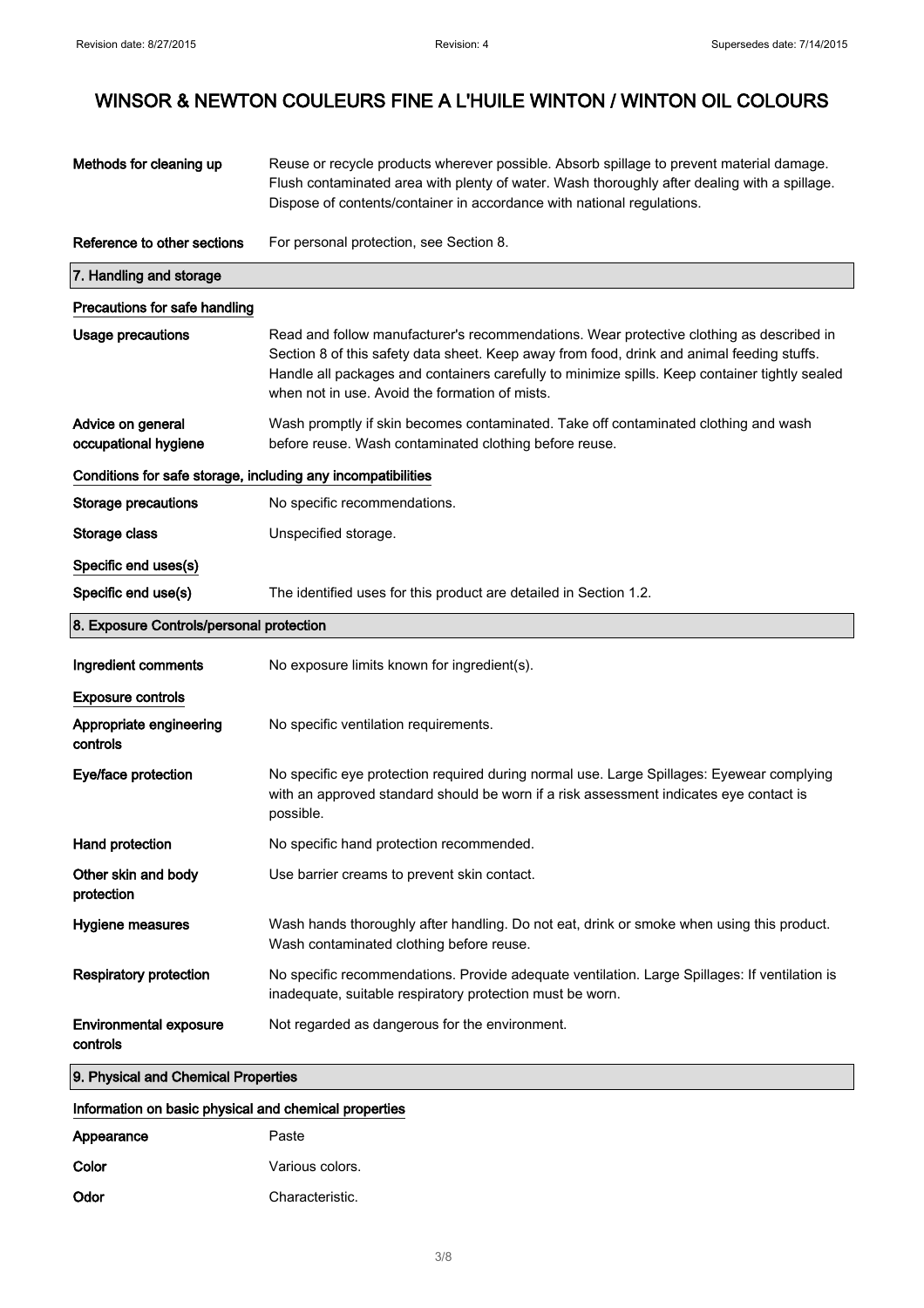| pH                                                                   | Not applicable.                                                                                                                                                        |
|----------------------------------------------------------------------|------------------------------------------------------------------------------------------------------------------------------------------------------------------------|
| Initial boiling point and range                                      | >300°C @ 760 mm Hg                                                                                                                                                     |
| Flash point                                                          | >230°C CC (Closed cup).                                                                                                                                                |
| <b>Relative density</b>                                              | $>1.00 - 2.70$ @ 20 C°C                                                                                                                                                |
| Solubility(ies)                                                      | Immiscible with water                                                                                                                                                  |
| Auto-ignition temperature                                            | $>300^{\circ}$ C                                                                                                                                                       |
| Other information                                                    | Not available.                                                                                                                                                         |
| 10. Stability and reactivity                                         |                                                                                                                                                                        |
| <b>Reactivity</b>                                                    | There are no known reactivity hazards associated with this product.                                                                                                    |
| <b>Stability</b>                                                     | Stable at normal ambient temperatures and when used as recommended. Stable under the<br>prescribed storage conditions.                                                 |
| Possibility of hazardous<br>reactions                                | No potentially hazardous reactions known.                                                                                                                              |
| <b>Conditions to avoid</b>                                           | There are no known conditions that are likely to result in a hazardous situation.                                                                                      |
| Materials to avoid                                                   | No specific material or group of materials is likely to react with the product to produce a<br>hazardous situation.                                                    |
| Hazardous decomposition<br>products                                  | Does not decompose when used and stored as recommended. Thermal decomposition or<br>combustion products may include the following substances: Harmful gases or vapors. |
| 11. Toxicological information                                        |                                                                                                                                                                        |
| Information on toxicological effects                                 |                                                                                                                                                                        |
| <b>Toxicological effects</b>                                         | Not regarded as a health hazard under current legislation.                                                                                                             |
| Acute toxicity - oral<br>Notes (oral LD <sub>50</sub> )              | Based on available data the classification criteria are not met.                                                                                                       |
| Acute toxicity - dermal<br>Notes (dermal LD <sub>50</sub> )          | Based on available data the classification criteria are not met.                                                                                                       |
| Acute toxicity - inhalation<br>Notes (inhalation LC <sub>50</sub> )  | Based on available data the classification criteria are not met.                                                                                                       |
| Skin corrosion/irritation<br>Animal data                             | Based on available data the classification criteria are not met.                                                                                                       |
| Serious eye damage/irritation<br>Serious eye damage/irritation       | Based on available data the classification criteria are not met.                                                                                                       |
| <b>Respiratory sensitisation</b><br><b>Respiratory sensitisation</b> | Based on available data the classification criteria are not met.                                                                                                       |
| <b>Skin sensitisation</b><br>Skin sensitisation                      | Based on available data the classification criteria are not met.                                                                                                       |
| Germ cell mutagenicity                                               |                                                                                                                                                                        |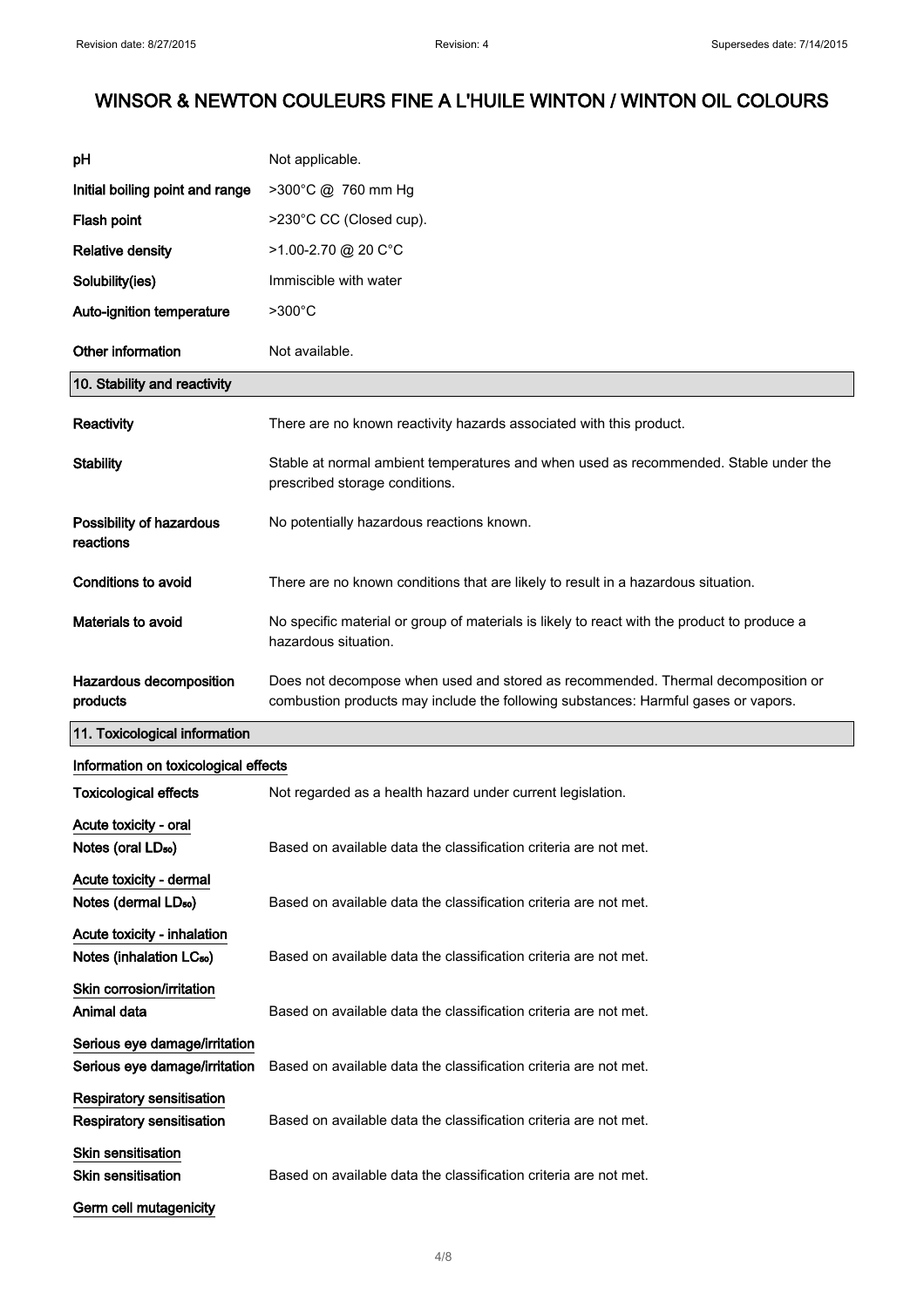| Genotoxicity - in vitro                            | Based on available data the classification criteria are not met.                                                                   |
|----------------------------------------------------|------------------------------------------------------------------------------------------------------------------------------------|
| Carcinogenicity                                    |                                                                                                                                    |
| Carcinogenicity                                    | Based on available data the classification criteria are not met.                                                                   |
| <b>IARC</b> carcinogenicity                        | None of the ingredients are listed or exempt.                                                                                      |
|                                                    |                                                                                                                                    |
| Reproductive toxicity                              |                                                                                                                                    |
| Reproductive toxicity - fertility                  | Based on available data the classification criteria are not met.                                                                   |
| Reproductive toxicity -<br>development             | Based on available data the classification criteria are not met.                                                                   |
| Specific target organ toxicity - single exposure   |                                                                                                                                    |
| STOT - single exposure                             | Not classified as a specific target organ toxicant after a single exposure.                                                        |
| Specific target organ toxicity - repeated exposure |                                                                                                                                    |
| STOT - repeated exposure                           | Not classified as a specific target organ toxicant after repeated exposure.                                                        |
|                                                    |                                                                                                                                    |
| <b>Aspiration hazard</b>                           |                                                                                                                                    |
| <b>Aspiration hazard</b>                           | Based on available data the classification criteria are not met.                                                                   |
|                                                    |                                                                                                                                    |
| <b>General information</b>                         | No specific health hazards known. The severity of the symptoms described will vary                                                 |
|                                                    | dependent on the concentration and the length of exposure.                                                                         |
| <b>Inhalation</b>                                  | No specific symptoms known. Spray/mists may cause respiratory tract irritation.                                                    |
| Ingestion                                          | No specific symptoms known. May cause discomfort if swallowed.                                                                     |
| <b>Skin Contact</b>                                | No specific symptoms known. May cause discomfort.                                                                                  |
| Eye contact                                        | No specific symptoms known. May be slightly irritating to eyes.                                                                    |
| Acute and chronic health                           | No specific health hazards known.                                                                                                  |
| hazards                                            |                                                                                                                                    |
|                                                    |                                                                                                                                    |
| Route of entry                                     | Ingestion Inhalation Skin and/or eye contact                                                                                       |
| <b>Target Organs</b>                               | No specific target organs known.                                                                                                   |
| 12. Ecological Information                         |                                                                                                                                    |
| Ecotoxicity                                        | Not regarded as dangerous for the environment. However, large or frequent spills may have<br>hazardous effects on the environment. |
| <b>Toxicity</b>                                    |                                                                                                                                    |
| <b>Toxicity</b>                                    | Based on available data the classification criteria are not met.                                                                   |
| Acute toxicity - fish                              | Not determined.                                                                                                                    |
|                                                    |                                                                                                                                    |
| Acute toxicity - aquatic<br>invertebrates          | Not determined.                                                                                                                    |
| Acute toxicity - aquatic plants                    | Not determined.                                                                                                                    |
| Acute toxicity -                                   | Not determined.                                                                                                                    |
| microorganisms                                     |                                                                                                                                    |
|                                                    |                                                                                                                                    |
| Persistance and degradability                      |                                                                                                                                    |
| Persistence and degradability                      | The degradability of the product is not known.                                                                                     |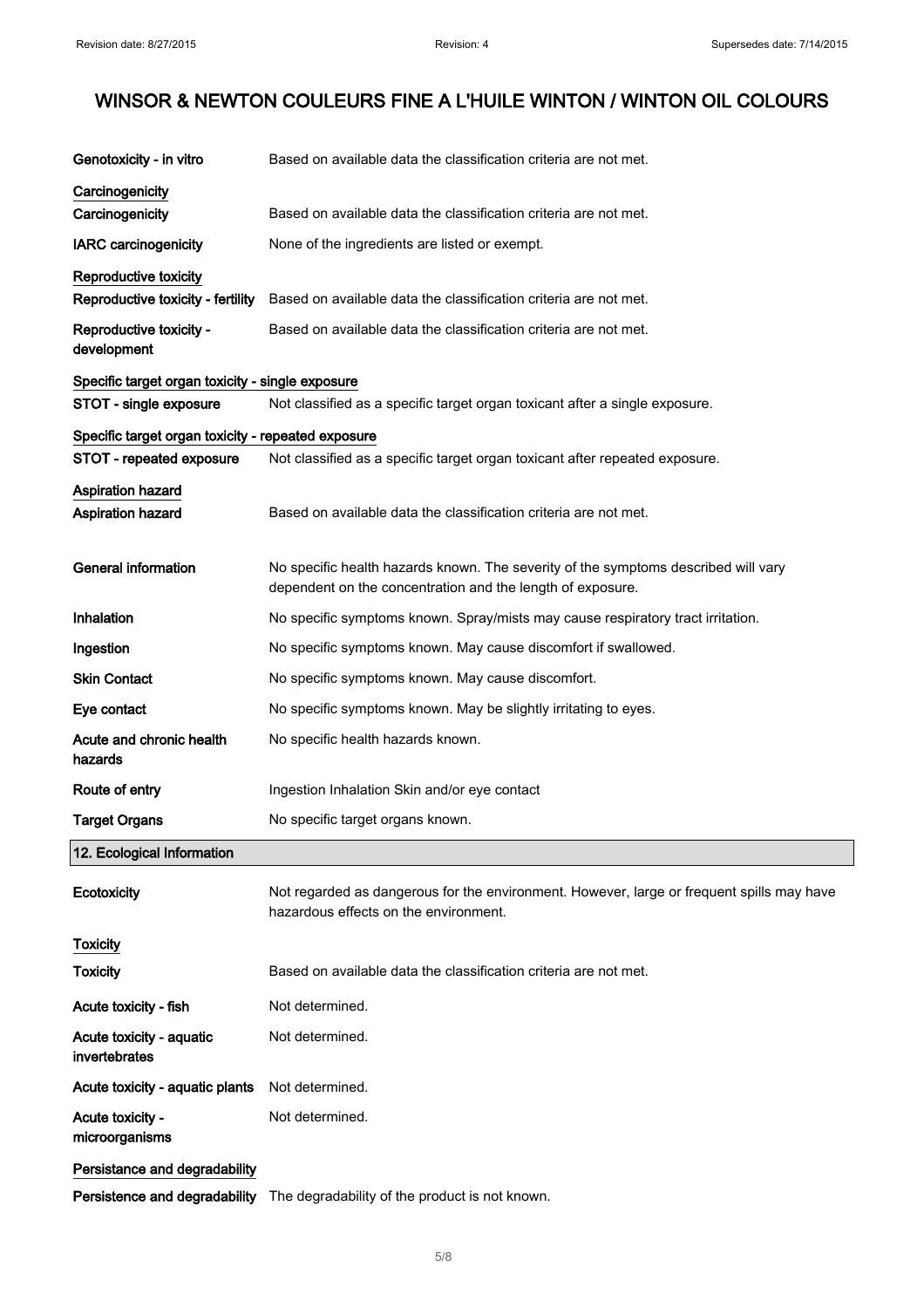| <b>Bioaccumulative potential</b>                                                               |                                                                                                                                                                                                 |
|------------------------------------------------------------------------------------------------|-------------------------------------------------------------------------------------------------------------------------------------------------------------------------------------------------|
| <b>Bio-Accumulative Potential</b>                                                              | No data available on bioaccumulation.                                                                                                                                                           |
| Mobility in soil                                                                               |                                                                                                                                                                                                 |
| <b>Mobility</b>                                                                                | No data available.                                                                                                                                                                              |
| Adsorption/desorption<br>coefficient                                                           | Not determined.                                                                                                                                                                                 |
| Other adverse effects                                                                          |                                                                                                                                                                                                 |
| Other adverse effects                                                                          | None known.                                                                                                                                                                                     |
| 13. Disposal considerations                                                                    |                                                                                                                                                                                                 |
| Waste treatment methods                                                                        |                                                                                                                                                                                                 |
| <b>General information</b>                                                                     | The generation of waste should be minimized or avoided wherever possible. Reuse or recycle<br>products wherever possible. This material and its container must be disposed of in a safe<br>way. |
| <b>Disposal methods</b>                                                                        | Dispose of waste to licensed waste disposal site in accordance with the requirements of the<br>local Waste Disposal Authority.                                                                  |
| <b>Waste class</b>                                                                             | 08 01 12 waste paint and varnish other than those mentioned in 08 01 11                                                                                                                         |
| 14. Transport information                                                                      |                                                                                                                                                                                                 |
| General                                                                                        | The product is not covered by international regulations on the transport of dangerous goods<br>(IMDG, IATA, DoT).                                                                               |
| <b>UN Number</b>                                                                               |                                                                                                                                                                                                 |
| Not applicable.                                                                                |                                                                                                                                                                                                 |
| UN proper shipping name                                                                        |                                                                                                                                                                                                 |
| Not applicable.                                                                                |                                                                                                                                                                                                 |
| Transport hazard class(es)                                                                     |                                                                                                                                                                                                 |
| No transport warning sign required.                                                            |                                                                                                                                                                                                 |
| Packing group                                                                                  |                                                                                                                                                                                                 |
| Not applicable.                                                                                |                                                                                                                                                                                                 |
| <b>Environmental hazards</b>                                                                   |                                                                                                                                                                                                 |
| <b>Environmentally Hazardous Substance</b>                                                     |                                                                                                                                                                                                 |
| No.                                                                                            |                                                                                                                                                                                                 |
| Special precautions for user                                                                   |                                                                                                                                                                                                 |
| Not applicable.                                                                                |                                                                                                                                                                                                 |
| Transport in bulk according to Not applicable.<br>Annex II of MARPOL 73/78<br>and the IBC Code |                                                                                                                                                                                                 |
| 15. Regulatory information                                                                     |                                                                                                                                                                                                 |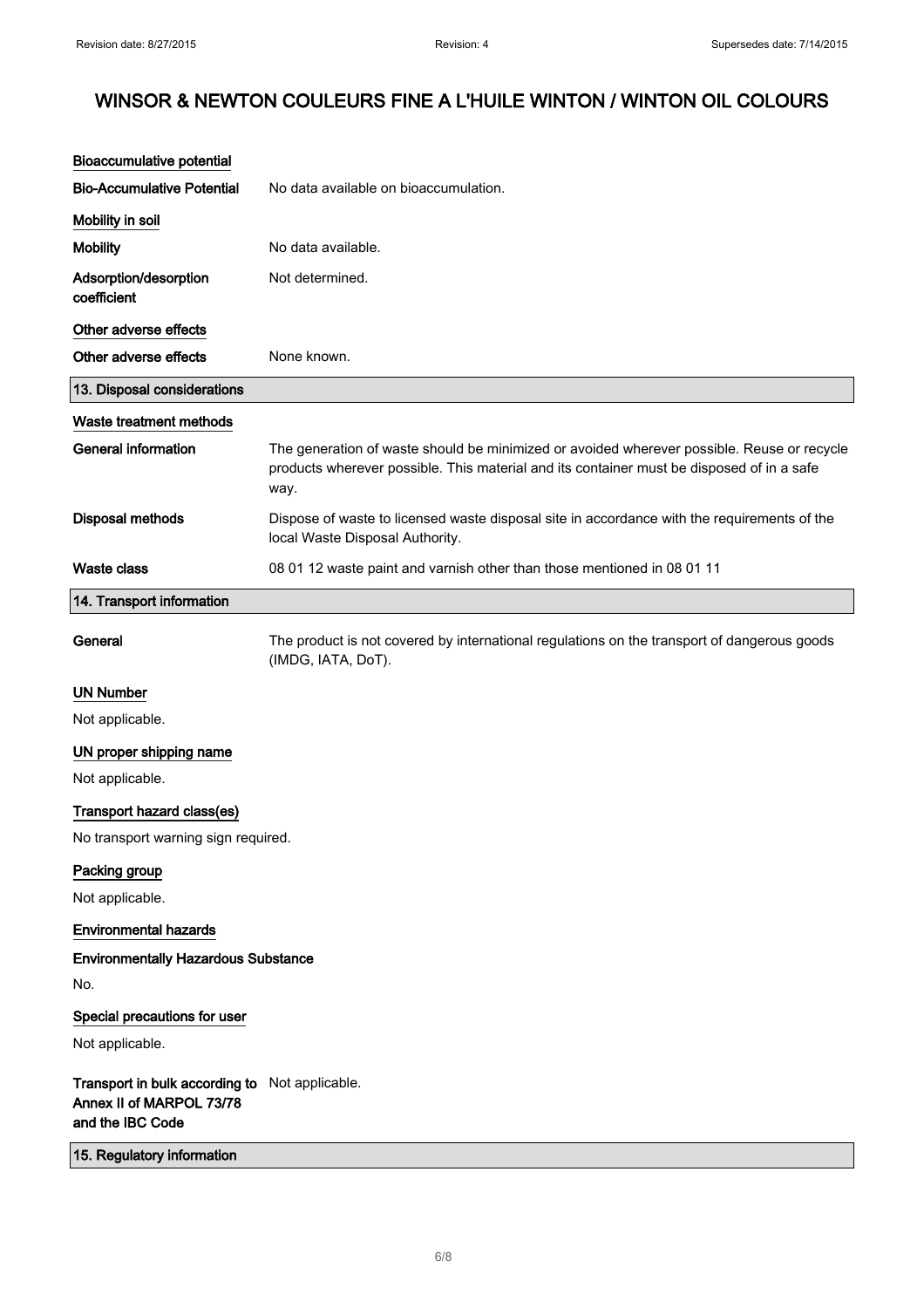Regulatory Status **All Colors have been evaluated by a toxicologist and labelled for acute and chronic health** hazards in accordance with the Labelling of Hazardous Art Materials Regulation and Federal Regulation 16 CFR 1500.14 of the Federal Hazardous Substances Act. This product conforms to ASTM D-4236 Standard Practice for Labelling Art Materials for Chronic Adverse health effects. All colours except Emerald Green and the Genuine Cadmium colours have been certified by ACMI (Artists Craft Materials Institute, Inc.) to carry the AP (Approved Product) Seal, meaning this bears no chronic or acute human health hazards. Emerald Green has been certified to carry the CL seal, meaning the safety warnings and use instructions on the label should be followed. All Genuine Cadmium colours conform to ASTM D 4236: Cadmium Lemon, Cadmium Orange, Cadmium Red Medium, Cadmium Red Light, Cadmium Yellow Light and Cadmium Yellow Medium.

## US Federal Regulations

#### SARA Section 302 Extremely Hazardous Substances Tier II Threshold Planning Quantities

None of the ingredients are listed or exempt.

#### CERCLA/Superfund, Hazardous Substances/Reportable Quantities (EPA)

None of the ingredients are listed or exempt.

#### SARA Extremely Hazardous Substances EPCRA Reportable Quantities

None of the ingredients are listed or exempt.

SARA 313 Emission Reporting

# None of the ingredients are listed or exempt.

# CAA Accidental Release Prevention

None of the ingredients are listed or exempt.

## FDA - Essential Chemical

None of the ingredients are listed or exempt.

# FDA - Precursor Chemical

None of the ingredients are listed or exempt.

## SARA (311/312) Hazard Categories

None of the ingredients are listed or exempt.

## OSHA Highly Hazardous Chemicals

None of the ingredients are listed or exempt.

## US State Regulations

California Proposition 65 Carcinogens and Reproductive Toxins None of the ingredients are listed or exempt.

## California Air Toxics "Hot Spots" (A-I)

None of the ingredients are listed or exempt.

## California Air Toxics "Hot Spots" (A-II)

None of the ingredients are listed or exempt.

# California Directors List of Hazardous Substances

None of the ingredients are listed or exempt.

## Massachusetts "Right To Know" List

None of the ingredients are listed or exempt.